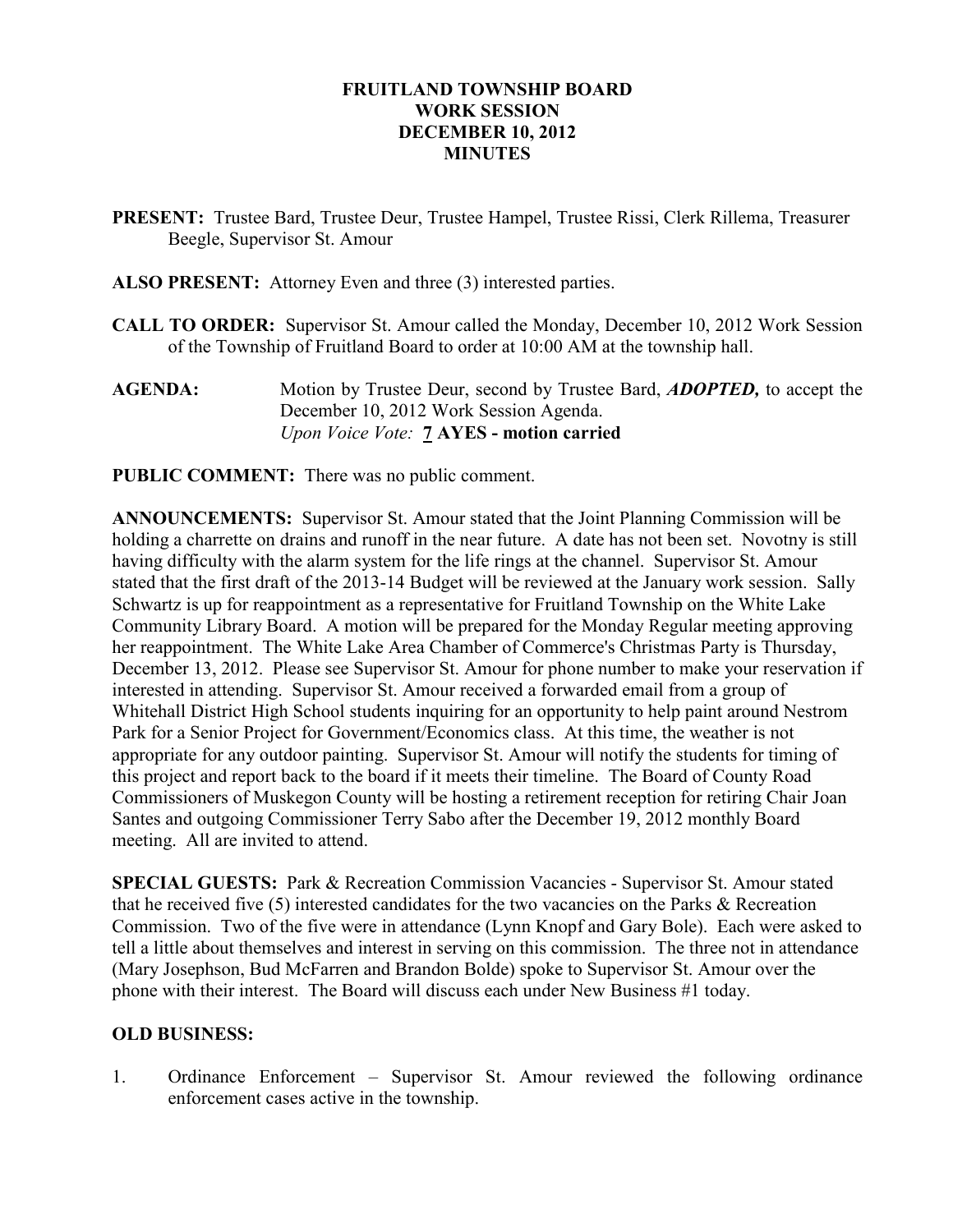# FRUITLAND TOWNSHIP DECEMBER 10, 2012 WORK SESSION MINUTES

- 4965 Duck Lake Road continued cleanup and monitoring
- 2643 Duck Lake Road continued cleanup with a January 1, 2013 re-check
- 3980 McMillan Road continued cleanup with a January 1, 2013 re-check
- 3517 N. Green Creek Road continued cleanup with a January 1, 2013 re-check
- 3323 Worden Street continued cleanup with a January 1, 2013 re-check
- 2. WLFA Articles of Incorporation Supervisor St. Amour stated that the Articles of Incorporation had been reviewed by Attorney Even but because not everyone had their copy with them they will be discussed at the January work session.
- 3. Murray Road  $& Todd Road Projects Supervisor St. Amount stated that he has a meeting$ scheduled with MCRC Managing Director Ken Hulka and Attorney Even on Thursday, December 13, 2012 to discuss specifics on a potential special assessment for Murray Road. The township has in the last few years contributed 60% and the remainder contributed by the MCRC. Because this road project does not meet the Road Asset Management program of the MCRC, they are willing to contribute only 20% of the road improvement cost. The other 20% needs to be funded by some other method of funding. Trustee Rissi's daughter sought potential grant information which Supervisor St. Amour would like to review and discuss at his meeting this Thursday. Additional information from Thursday's meeting will be shared at the Monday Regular meeting.
- 4. WLAA Articles of Incorporation Supervisor St. Amour received another copy of changes to the Articles of Incorporation. Confusion on which amended copy (second or first) are the correct copy will be sought by Attorney Even who will consult with the WLAA Attorney Douglas Hughes. Review of the Articles of Incorporation will be done by Attorney Even and discussion will take place at the January Work Session. Supervisor St. Amour also stated that the finances of the WLAA are of concern by several members of the Fruitland Township Board of Trustees. Attorney Even was asked to discuss with Attorney Hughes and report back to Supervisor St. Amour how to approach this situation with the WLAA.
- 5. Ordinance Review Supervisor St. Amour stated that the Treasurer Beegle, Clerk Rillema, Attorney Even and himself met to go over the procedures of civil infractions. Violation forms have been ordered and the civil infraction process will start after the start of the 2013 year. Clerk Rillema stated that a language addition of adding the Building Official/Inspector to the Resolution for Appointment of Ordinance Enforcement Officers and Ordinance Enforcement Bureau Clerk would be on the Monday Regular meeting agenda. The noise ordinance has been put on hold at this time due to the fire at Michillinda Beach Lodge in the last few weeks. Attorney Even contacted Attorney McNeil to inform him of the delay. The sign ordinance has been drafted by Attorney Even and will be reviewed by the Planning Commission to differentiate between zoning and regulatory ordinances.
- 6. Mason Drain & Partridge Drain Supervisor St. Amour stated that County Drain Commissioner Fisher had called regarding both drains. In the engineering findings, it appears that there are two illicit connections into the Mason Drain. Both property owners have been written a letter stating the findings and appropriate corrections by the Drain Commissioner. The Partridge Drain ends at Lamos Road End. It appears that the newly constructed home on the easterly border at the road end has encroached on the drain and the drain may need to be enclosed. Drain Commissioner Fisher is in talks with the Muskegon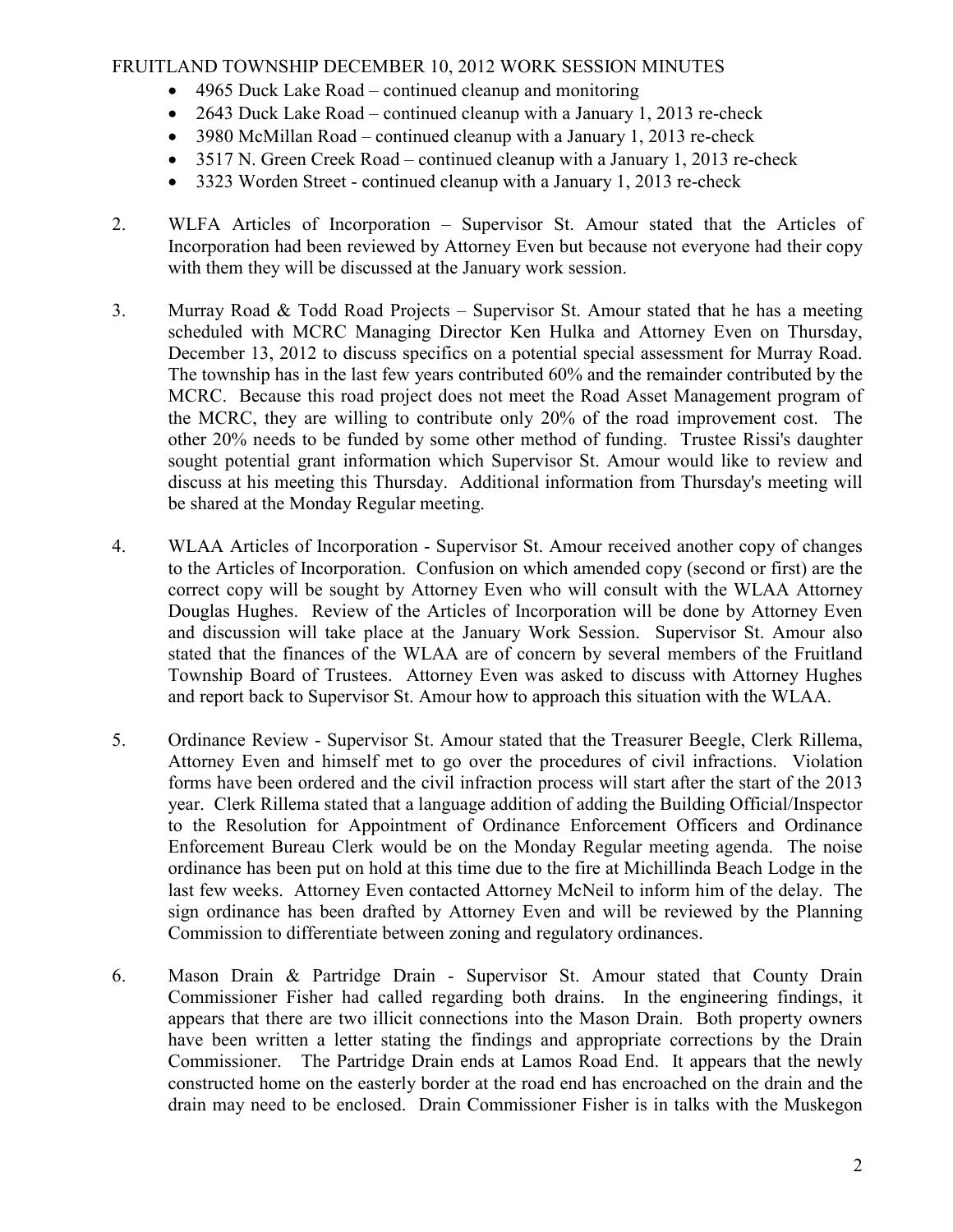## FRUITLAND TOWNSHIP DECEMBER 10, 2012 WORK SESSION MINUTES

County Health Department and property owner to discuss corrective measures. Supervisor St. Amour will report any additional information he receives to the Board.

# NEW BUSINESS:

1. Parks & Recreation Commission - Supervisor St. Amour stated that the list of potential projects given to the Parks & Recreation Commission several months ago needs to be reviewed and potential projects of interest for 2013 need to be identified and ranked in number of importance. Chair Laura Shields was in attendance and stated that time is of the essence and requested that money amounts to fund projects for 2013 would be beneficial earlier than later. Supervisor St. Amour stated that a joint meeting of the commission and board will take place in January to discuss their project budget. Discussion of the nominees for the two vacancies on the Parks & Recreation Commission occurred. Each board member was asked to place a number between 5 (being the highest) and 1 (being the lowest) next to each nominees' name for the vacancies. The two nominees with the highest numbers were Lynn Knopf and Mary Josephson.

> Motion by Supervisor St. Amour, second by Trustee Rissi, ADOPTED, to move to nominate Lynn Knopf and Mary Josephson to fill the vacancies on the Parks & Recreation Commission through November 2014. Upon Voice Vote: 6 AYES, 1 NAY - motion carried

- 2. Committee Updates Supervisor St. Amour stated that some of the committee update agenda items previously discussed at the regular meetings would now become as needed and every other month. Those committees as needed are ZBA, Citizens Advisory Wireless Committee and Duck Creek Watershed. The White Lake Fire Authority and White Lake Ambulance Authority updates every other month. Please advise Treasurer Beegle if a update is needed earlier than scheduled.
- 3. Meeting Times Supervisor St. Amour asked the Board of Trustees about changing the meeting times for the Work Session and Monday Regular meeting. The Board would like to continue holding the Work Session at 10:00 AM on the second Monday of the month and would like to change the Monday Regular meeting time from 7:00 PM to 5:00 PM.

 Motion by Supervisor St. Amour, second by Treasurer Beegle, ADOPTED, to change the Monday Regular meeting time from 7:00 PM to 5:00 PM. Upon Voice Vote: **7 AYES** - motion carried

The Clerk will post the amended meeting time for each monthly meeting through March 2013. The website will be updated and Supervisor St. Amour will inform the White Lake Beacon and include such meeting time in an upcoming e-news.

- 4. White Lake Senior Center Invoice Clerk Rillema stated that the invoice from the White Lake Senior Center in the amount of \$1000.00 was received. A motion will be prepared for the Monday Regular meeting.
- 5. Seabright Products, Inc. Compactor Repair Quote Supervisor St. Amour received a quote from Seabright Products, Inc. in the amount of over \$2400.00 for maintenance/repair to the